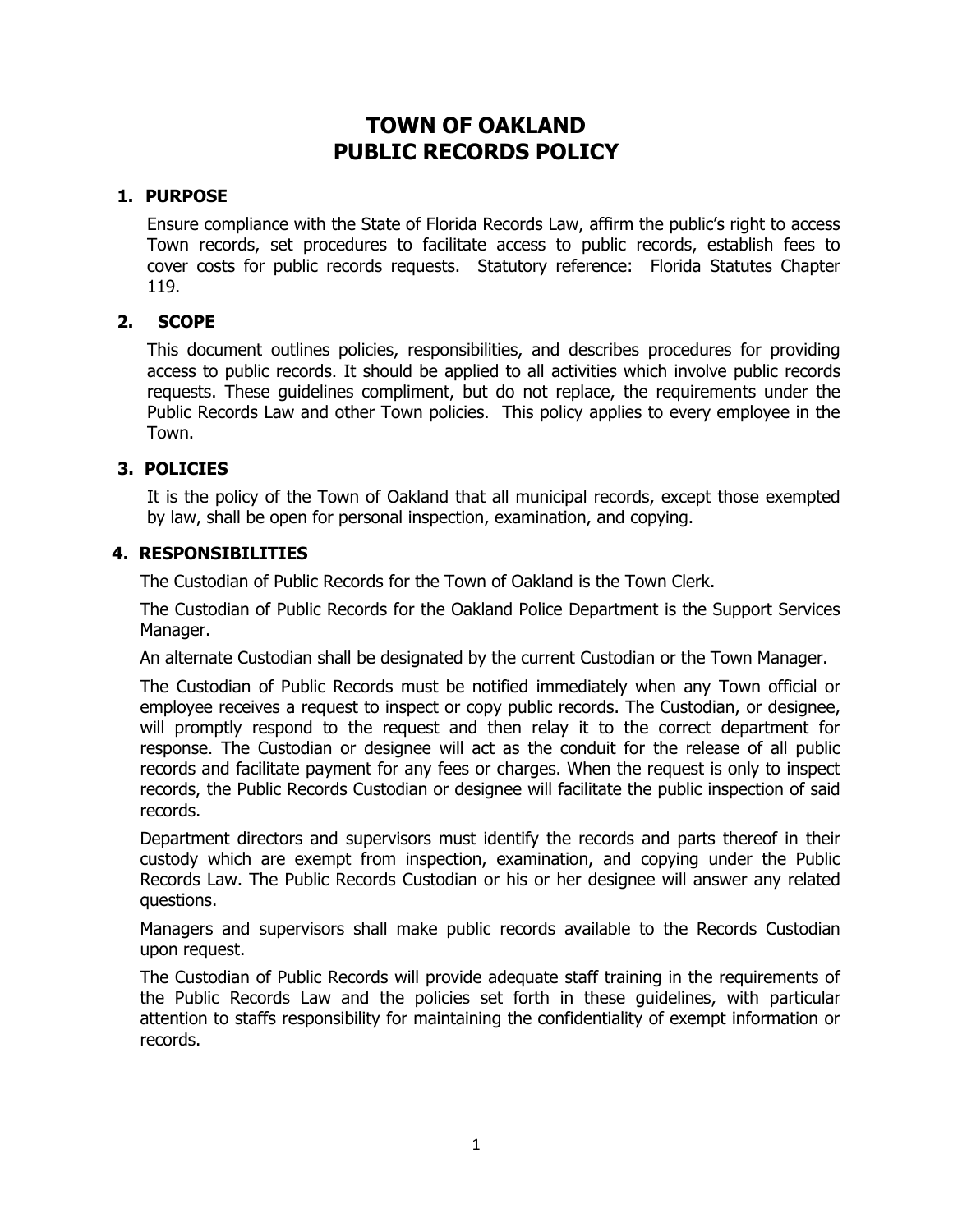#### **5. PUBLIC RECORDS REQUESTS**

Providers should accept requests for public records in writing, by electronic mail, by telephone, by facsimile, or in person. If the request is insufficient to identify the records sought, the provider should help the requester clarify, the request. Requests for records should be accepted and records made accessible for inspection or duplication during Town of Oakland's normal business hours.

Town officials and employees, who receive a request to inspect or copy public records, must submit such requests to Kim Gay, the Public Records Custodian, at (407) 656-1117 ext. 2104 or email [kgay@oaklandfl.gov.](mailto:kgay@oaklandfl.gov) Oakland Police Department employees, who receive a request to inspect or copy public records, must submit such requests to Stacie Quinn, the Public Records Custodian, at (407) 656-9797 ext. 2215 or email [squinn@oaklandpdc](mailto:squinn@oaklandfl.gov)om.

The Public Records Act does not contain a specific time limit for compliance with public records requests, however, the only delay in producing records permitted under Chapter 119, Florida Statutes, "is the reasonable time allowed to retrieve the record, to review the record for exempt information, and redact those portions of the record which are exempt." Many factors determine the "reasonable" period of time in which the requested information can be provided: the nature of the request, the time involved in collecting and generating the requested information, the scope and volume of the material involved, the general accessibility of the records, the personnel required to process the request and the information resources necessary to collect or generate the requested information. While every effort will be made to comply with public records requests promptly and in good faith, Town policy is that an initial response acknowledging the request to any public records request should be made within forty-eight (48) hours and will be processed in the order in which it is received.

If it is determined that a record or part of a record is exempt from inspection and copying, and the request is then denied, the basis for the denial, including the statutory citation to the exemption, must be communicated to the requester in writing if possible.

If a public record contains some information which is exempt from disclosure, only that portion of the record for which a valid exemption is asserted must be redacted, and the remainder of the record must be made available for inspection and copying.

All duplicate public record requests received from the same sender in the same day no matter of the medium will count as 1 (one) request. Once a request is made and filled, a new request will have to be made separately, even if it is for the same information.

# **6. PUBLIC RECORDS FEES AND CHARGES**

The Public Records Law allows government agencies to collect the actual cost of material and supplies used to duplicate public records for requesters. Agencies may also collect a reasonable service charge, in addition to actual cost fees, when a request for public records requires the extensive use of information technology resources and/or clerical or supervisory assistance. Town of Oakland considers records requests taking more than 15 minutes to locate, copy, or otherwise make available the requested material as a diversion of resources which is susceptible to extensive use service charges. The following fee/charge standards and guidelines are designed to ensure that Town of Oakland is consistent in its application of rules which allow the recovery of actual and extensive use costs.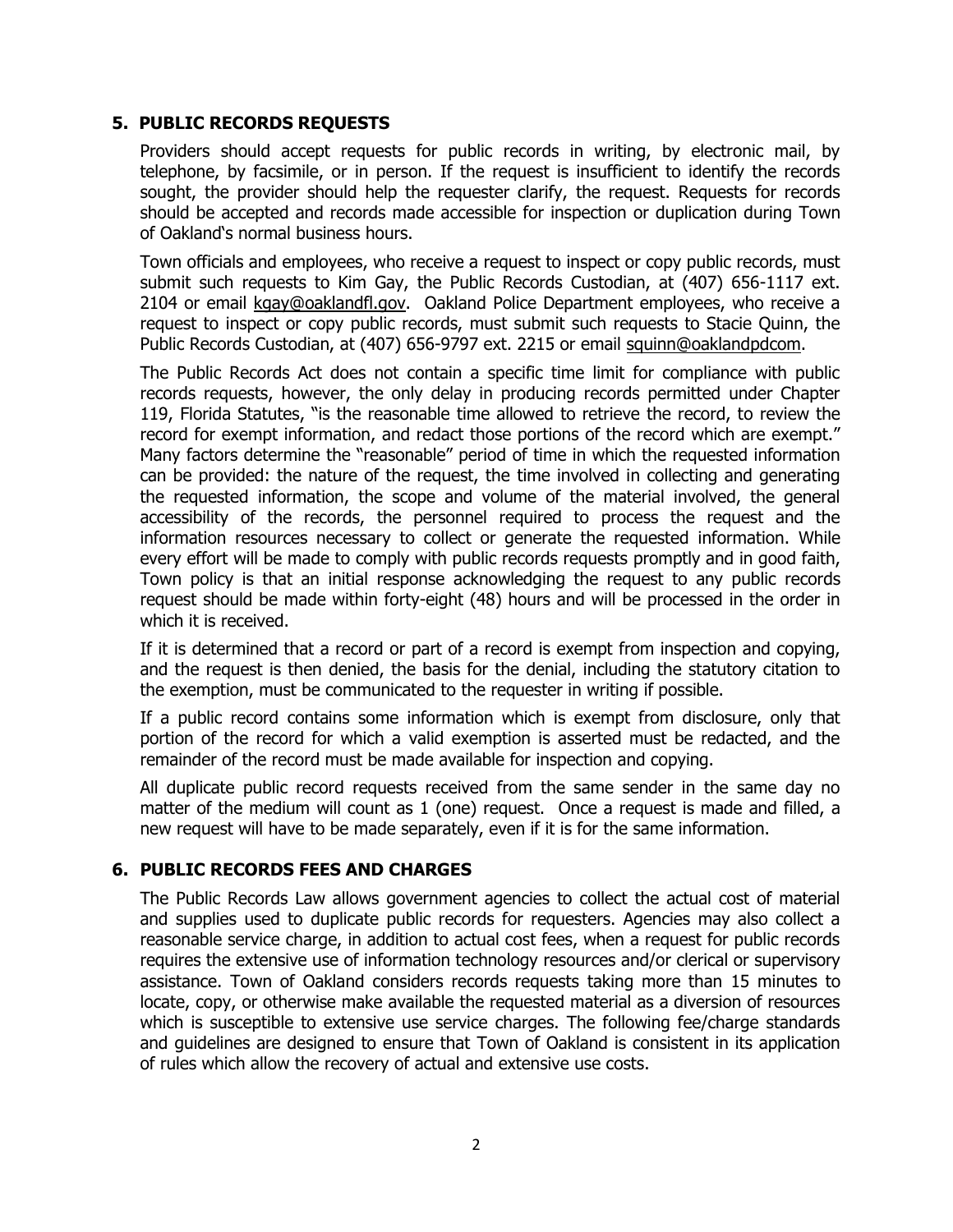Extensive use of information technology resources or extension clerical or supervisory assistance by personnel of the agency is a flat rate of \$20.00 per hour.

The fees below do not include extensive use charges.

Actual Cost of Duplication – For all other copies – larger size paper, audio tape, video tape, CD, DVD, thumb drive, etc. – the cost to the requester will be no more than the actual cost of the materials used to duplicate the record. Contact the Office of the Public Records Custodian for current costs of materials used.

a. Paper copies – Paper copies up to 8  $\frac{1}{2}$  x 14 inches (letter and legal) must be provided

 at a cost of 15¢ per one-sided copy and 20¢ per double-sided copy. The cost of providing a certified copy of a record shall be \$1.00 per page.

b. Printer Paper – The charge for computer printer paper shall be no more than [actual cost] per printed page of letter or legal size, and for all other paper sizes, the actual cost of duplication.

- c. U.S. postage or other shipping costs incurred in the delivery of records shall be included in the costs charged to the requester.
- d. Requesters Making Their Own Copies A requester making his/her own copies or providing copying materials cannot generally be charged for the cost of making the copies. However, a service charge may be imposed if supervision of those making their own copies requires an extensive use of the Town's resources.
- e. Requester provided media The Town will not accept Compact Discs (CD), Digital Video Discs (DVD) or thumb drives due to concerns relating to contracting computer viruses.
- f. Electronic Files Electronic files sent via email to a requester will be provided at no charge unless an extensive amount of staff time is needed to compile or transmit such files.

# **7. FEE COLLECTION**

- a. When all allowable fees/charges applicable to a particular public records request can be calculated in advance, they should be collected prior to the provider investing significant information technology resources and/or clerical or supervisory assistance.
- b. For the purpose of requiring a 50% deposit prior to rendering services, the term "extensive" is defined to mean two (2) hours or longer.
- c. Where actual costs and extensive use fees cannot be immediately determined due to the nature of the request, the provider shall give an estimated cost for producing the records and inform the requester that the actual cost may vary.
- d. All public records requested must be picked up and paid for within 30 days of notice of availability.
- e. All past due fees for requestor's unclaimed prior requests must be paid in full before the Records Custodian complies with subsequent request(s).
- f. No sales tax is to be charged for a public records request.
- g. All checks should be made payable to Town of Oakland.
- h. Charges Waivers Fees or charges may be waived between Town of Oakland and other government agencies, by agreement between management, when the recurring exchanges or data sharing between agencies negates the need to apply these fees.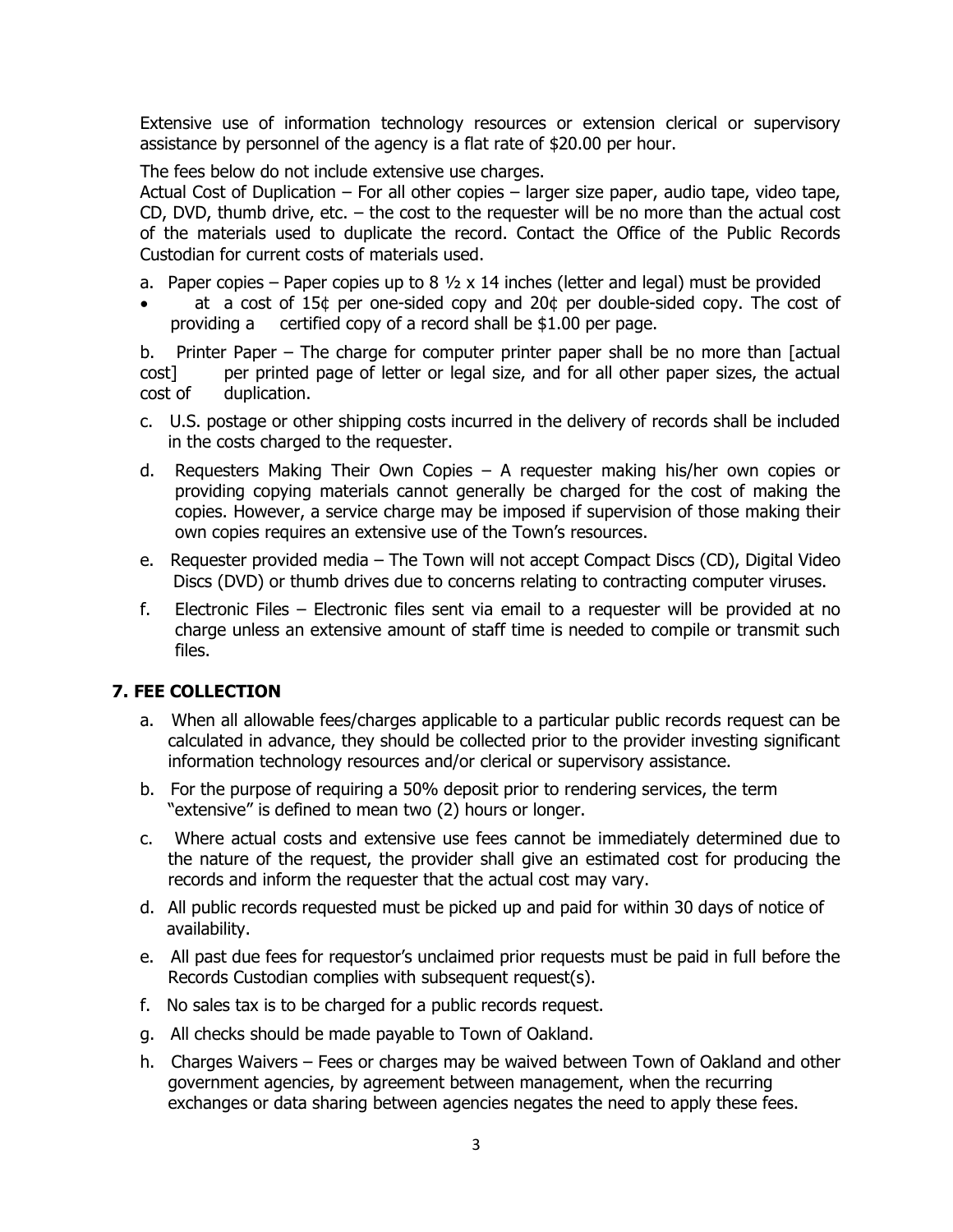# **8. PUBLIC RECORDS EXEMPTIONS**

All records are presumed open unless there is a specific statutory exemption. See F.S. 119.7(1)(e).

The Town is responsible for protecting information defined as confidential or as otherwise exempt from public inspection or copying under the Public Records Law. A specific listing is available in Florida Statutes, Section 119.07, and the annual Government in the Sunshine Manual. Questions regarding public record exemptions and application should be directed to the Public Records Custodian or his or her designee. Department directors and supervisors must attend Public Records seminars on a yearly basis.

Confidential and/or exempt information must be deleted or redacted from records prior to inspection, examination, or distribution of copies of the nonexempt portions. Charges for the use of Town resources to redact the confidential and/or exempt information may be levied according to the above guidelines.

#### **9. DISCLAIMER**

Town officials and employees are encouraged not to use Town-owned computers or other communication devices to store or transmit personal or confidential information. Such information may be overlooked and/or inadvertently released pursuant to a records request. Town officials and employees assume the risk of inadvertent disclosure of personal or confidential material placed on Town-owned computers.

Town officials and employees who elect to use personal computers, communication devices, or email accounts to conduct Town business, must ensure that all public records on such computers, devices, and accounts are retained according to law, and that access to such records is provided pursuant to a request for inspection or copying. Additionally, Town officials and employees who elect to use personal computers, communication devices or email accounts to conduct Town Business are advised to copy (cc) their respective Town accounts in connection with all transactions of official business.

# **10. DEFINITIONS**

For the purpose of this directive, the following terms are defined:

a. Confidential or Sensitive Records – Records which are presently provided by law to be confidential or which are prohibited from being inspected by the public by either general or special law.

b. Extensive Use of Resources – When the nature or volume of the public records requested to be inspected, examined, or copied requires the use of Town of Oakland information technology resources and/or labor time required of clerical or supervisory employees exceeds 15 minutes, the particular use of such resources is considered extensive.

- c. Provider The individual within Town of Oakland, usually the public records custodian
- or designee, who makes public records available to a requester for inspection, examination, or copying.
- d. Public Record All documents, papers, letters, maps, books, tapes, photographs, films, sound recordings, or other material, regardless of physical form, characteristics, or